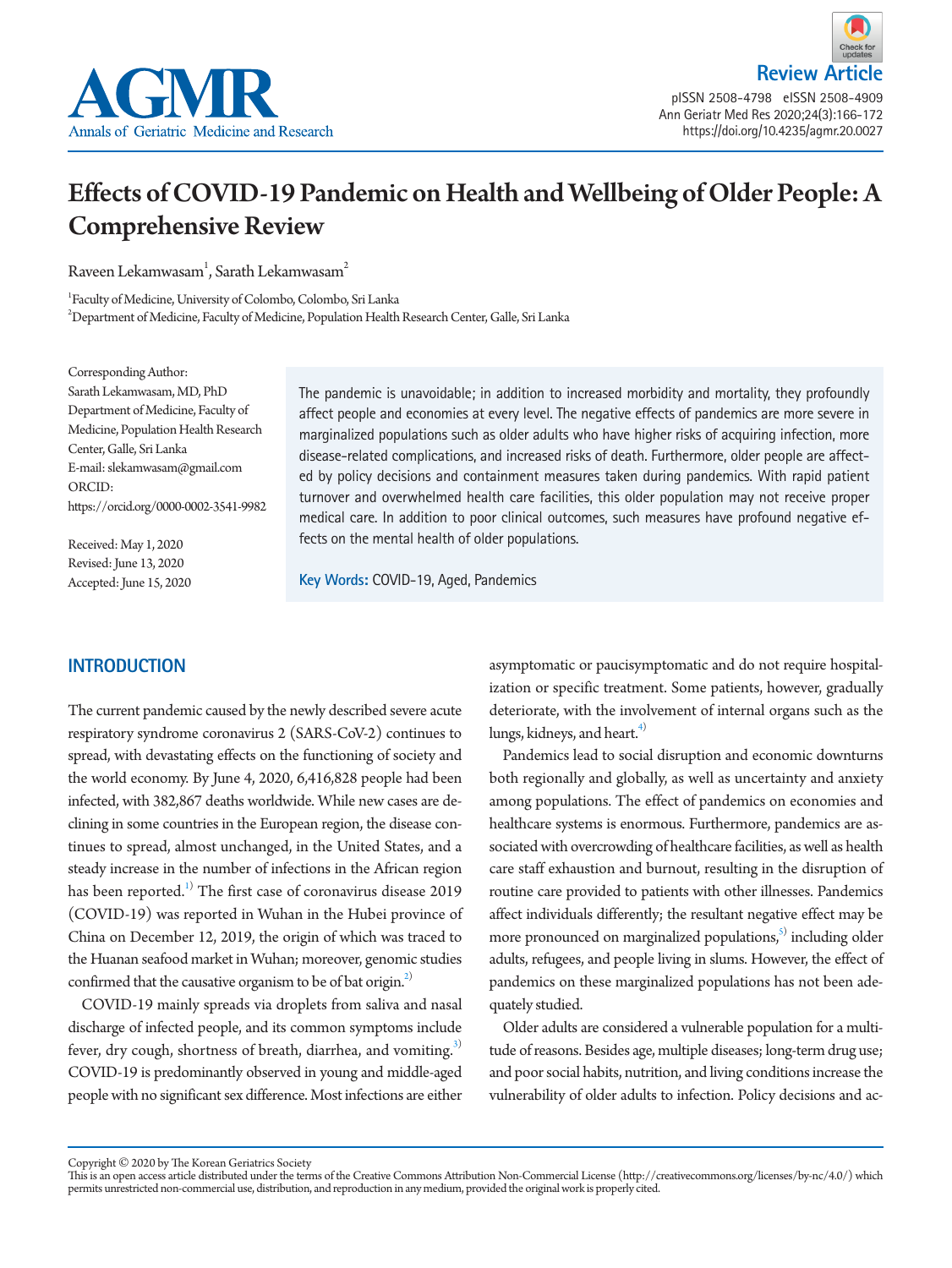tions to curb pandemics may aggravate these conditions, resulting in poor access to healthcare, drug shortages, limited food supplies, and movement restrictions.

The special needs of older populations during critical periods of pandemics should be a focus of healthcare and other services. It is intuitive to believe that the effects of pandemics are globally uniform and vary according to ethnicity and geography. Therefore, interventions to safeguard older people should be country or ethnicity specific and must be adjusted and modified according to the beliefs, attitudes, behaviors, health, etc., of older people. This assessed the effect of the COVID-19 pandemic on older people based on the interactions among the virus, patients, and environment to suggest possible interventions. This study is a more general review and not specific to a particular ethnic group or geographical area. We searched the PubMed, Ovid, and World Health Organization (WHO) COVID-19 databases for current scientific information, as well as other sources such as printed media from countries, including the UK and the United States, to collect general information. We found a rapid increase in scientific literature during recent months; this review includes only studies available through June 4, 2020.

# **OLDER ADULTS AS A VULNERABLE GROUP**

In general, older adults are prone to both acute and chronic infections owing to reduced immunity. Immune senescence, which is the downregulation of the immune system at multiple levels, is mainly attributed to aging and makes this population vulnerable to a multitude of infections<sup>6)</sup> and leads to reduced cell-mediated immunity and poor antibody response to immunogens. In addition to this acquired immunity insufficiency, other factors such as reduced cough and gag reflexes, urine and fecal incontinence, and reduced skin barrier also contribute to high infection susceptibility among older adults.<sup>[6](#page-4-5))</sup> Furthermore, comorbidities such as diabetes, chronic renal failure, and neuromuscular disorders and the longterm use of medications such as glucocorticoids and proton pump inhibitors make older adults more vulnerable to infections. $6$ 

In addition to host-related factors, environmental or social factors contribute to the high infection risk among older adults. These include poor living conditions, nutrition, ventilation, sanitation, and overcrowding, especially among older adults in long-term care.

The interactions between host and environmental factors that make older adults susceptible to infections are complex. These factors, apart from making older adults susceptible to infections, also interfere with the clinical recovery of patients.<sup>7)</sup> Yamamoto et al.<sup>8)</sup> reported that severe underlying disease, poor general condition, aspiration, bacterial resistance to drugs, superinfection, and poly-

microbial infection were associated with treatment failure and poor clinical recovery in older patients with hospital-acquired pneumonia. Also, negative effects of comorbidities on the clinical outcomes of both acute and chronic diseases is well known. Comorbidities may alter clinical symptomatology, leading to delays in seeking treatment and diagnosis, especially during the pandemic where respiratory involvement predominates and clinicians rely on respiratory symptoms to identify patients. Further underlying diseases such as renal and liver diseases may interfere with management protocols.

#### **COVID-19 AND OLDER ADULTS**

Older adults are a highly vulnerable group during the pandemic. The effect of COVID-19 on older adults has been assessed in terms of percentage infected and rates of hospitalization and mortality. The proportions infected or hospitalized may not reflect the true disease effect on older people because they may not be considered a priority group for screening and hospitalization during the pandemic. When healthcare facilities are overburdened during the pandemic, it may not be possible to equally cater to all patients; moreover, reports indicate that some countries adopted an agebased triage during the current pandemic, in which younger patients were given priority over older adults to receive healthcare.<sup>9)</sup> Furthermore, older adults may be underrepresented in screening programs owing to poor communication and restricted mobility. During pandemics, systematically documented mortality rates may be a better reflection of the disease effect on older populations.

Analyses of age-dependent mortality rates have consistently shown an exponential increase in mortality of COVID-19 patients aged more than 50 years. Reanalysis of combined data of the WHO–China joint mission on February 28, 2020, which included 55,924 confirmed cases,<sup>10)</sup> and data from the Chinese Center for Disease Control and Prevention report from February 17, 2020, based on 72,314 confirmed, suspected, or asymptomatic cases, $11)$  $11)$ showed mortality rates below 0.4% among patients aged < 50 years, with an exponential increase in those older than 50 years. In this analysis, the mortality rates among the 50–59, 60–69, 70–79, and 80 or above age groups were 1.3%, 3.6%, 8.0%, and 14.8%, respectively. $12)$ 

Furthermore, analysis of COVID-19-related deaths in the United States between February 1 and April 11, 2020 according to patient age showed that only 746 of the 8,259 deaths during the study period occurred in patients aged  $\lt$  55 years.<sup>13)</sup> The number of deaths in patients aged > 55 years, however, increased substantially, at 1,086 for those aged 55–64 years, 1,821 for those aged 65–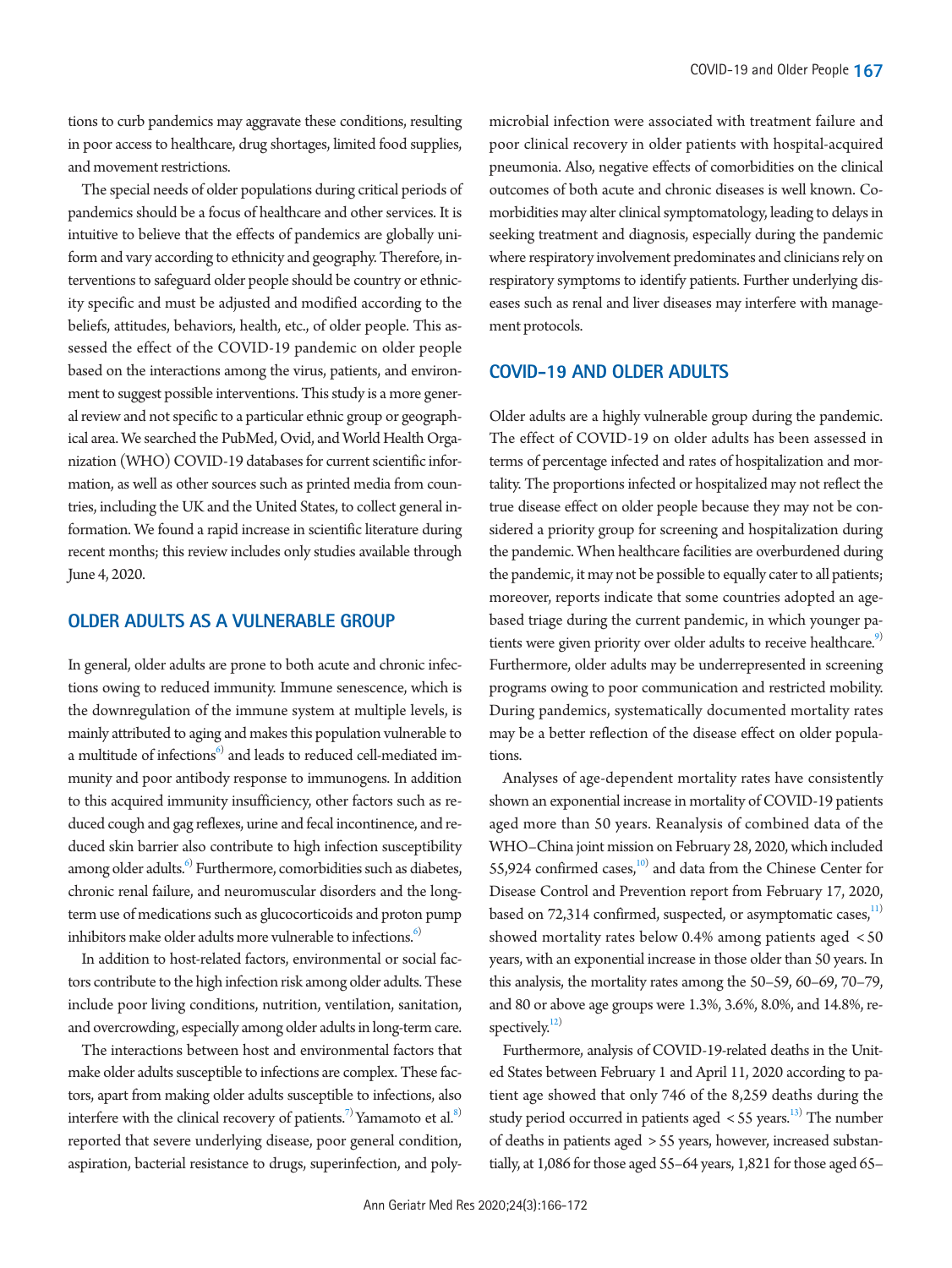74 years, 2,248 for those aged 75–84 years, and 2,358 for those aged 85 years or above. While most of these deaths (6,120) occurred in inpatient healthcare settings, a substantial number (830) occurred in nursing homes/long-term care facilities, most likely in older patients. $^{14)}$ 

Apart from higher mortality, older adults have a high risk of hospitalization during epidemics. An analysis of COVID-19-associated hospitalization rates among patients admitted during March 2020 in the United States showed that among 1,482 patients hospitalized, 74.5% were aged  $\geq$  50 years and 54.4% were male. While the hospitalization rate among all patients during this period was 4.6 per 100,000 population, a higher rate of hospitalization (13.8) was observed among those aged  $\geq 65$  years.<sup>[15](#page-5-6))</sup> Furthermore, 89.3% of adults aged ≥ 65 years had one or more underlying conditions. While hypertension was the most common comorbidity observed in 49.7% of cases, 48.3% were obese, 34.6% had chronic lung disease, 28.3% had diabetes mellitus (28.3%), and 27.8% had cardiovascular disease  $(27.8\%)$ .<sup>15)</sup>

The poor clinical outcomes observed among older adults during the COVID-19 pandemic prompted the Centers for Disease Control and Prevention (CDC) to categorize this population, especially those with multiple diseases, as a high-risk group<sup>14)</sup> and prescribe special precautionary measures for them. According to the CDC, 8 out of 10 deaths reported in the United States were adults aged 65 years or above.

#### **CLINICAL FEATURES AND INVESTIGATIONS**

Older adults, in general, tend to have atypical presentations, especially those with infectious diseases. They often have blunted fever responses even in the presence of overwhelming infections. Studies comparing clinical presentations and disease progressions of COVID-19 between older and other age groups are sparse. Liu et al.<sup>[16](#page-5-7))</sup> compared the clinical course of 18 older patients to that of 38 young or middle-aged COVID-19 patients and observed more severe disease and higher mortality in the former patient group. Although presenting symptoms were similar in the two groups, older patients had a higher Pneumonia Severity Index (PSI) than young and middle-aged patients. Furthermore, the proportion of patients with PSI grade 4 or 5 was higher among older patients. In addition, they had more multilobar involvement, lower lymphocyte proportion, and lower C-reactive protein concentration than young and middle-aged patients.

In an update in *Military Medical Journal,* Guo et al.<sup>[17](#page-5-8))</sup> highlighted differences between older and younger COVID-19 patients. COVID-19 is mainly affecting young and middle-aged patients, with the median age of affected patients being 47–59 years. How-

ever, infection is highly transmissible among older adults, particularly among those with comorbidities. Furthermore, the rapid deterioration of the clinical condition leading to acute respiratory distress syndrome (ARDS), circulatory shock, metabolic acidosis, and death occurs more frequently in older adults.<sup>[18](#page-5-9))</sup> The rapid clinical deterioration of the clinical condition of older patients has been reported by Wang et al.<sup>19)</sup> and Yang et al.<sup>20)</sup>

Delirium is reportedly common among older people with COVID-19 and can be the only presenting feature. Beach et al. $^{21)}$  $^{21)}$  $^{21)}$ indicated that delirium could result from direct infection of the central nervous system and proposed the need to include delirium in COVID-19 screening programs. In a comparative study, Benussi et al.<sup>22)</sup> reported a 26.8% rate of incident delirium among older patients with COVID-19 compared with 7% among test-negative individuals. A study in Switzerland indicated that typical symptoms such as fever and cough were uncommon and that atypical features such as falls, delirium, and unusual fatigue were more frequent among older patients with COVID-19. $^{23)}$ 

# **EFFECTS OF SOCIAL DISTANCING AND ISOLATION ON OLDER PEOPLE**

Although social distancing could save the lives of older people, it also adds to their loneliness. Social constraints subsequent to social distancing and isolation lead to significant limitations of daily activities, inaccessibility to health workers on whom the older people are reliant, financial constraints, and difficulty in adjusting to new social barriers created in activities such as online shopping.<sup>24)</sup>

Social distancing and isolation have significant health and psychological effects on older adults. Unlike younger adults, older people are often unable to use technology to mitigate isolation and its psychological effects.<sup>25)</sup> Older adults who engage in frequent social interactions such as social groups, societies, and frequent visits to relatives have far lower morbidity rates than individuals in isolation.<sup>26)</sup> The ability to engage in these social activities is severely reduced during social distancing. Older people often make less use of technology, especially virtual technology, and they are less driv-en to learn new technology-related skills.<sup>[27](#page-5-18))</sup> Furthermore, older people are less likely to use technology even if specifically tailored for them. The main reason for the poor use of technology among older adults is not a lack of access to technology or connectivity but rather the lower expectations that are put on older people with regard to technology use and the assumption of risk owing to the knowledge gap.<sup>[27](#page-5-18))</sup> Technology is essential in long-term social distancing to satisfy psychological needs and access services.

Social isolation in older people can lead to psychological morbidities such as depression, poor sleep quality, impaired executive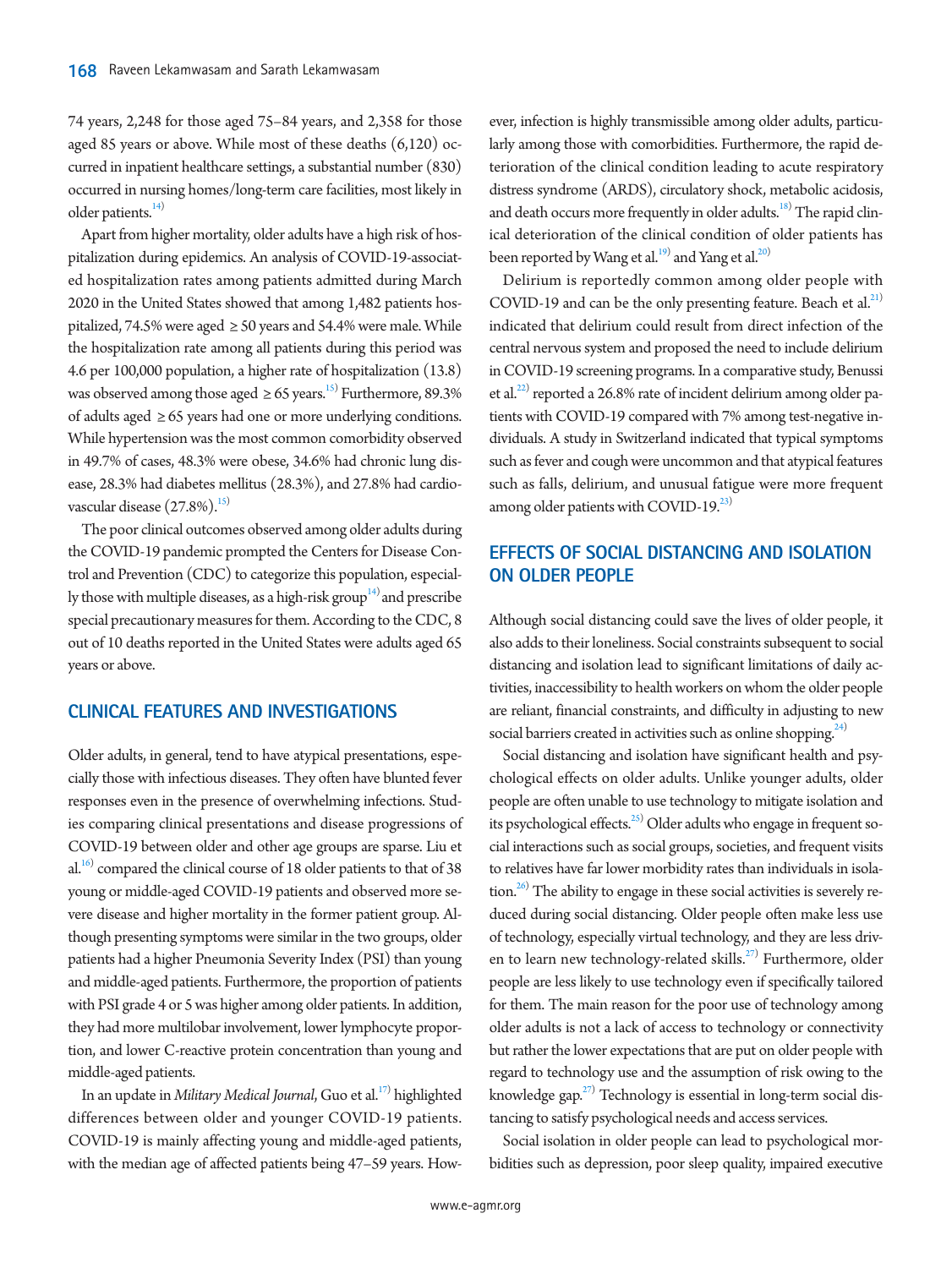function, accelerated cognitive decline, and physiological disturbances such as poor cardiovascular function and impaired immunity.<sup>28)</sup> Depression rates are also higher among older people in isolation and more so in males and those with medical morbidities.<sup>29)</sup> The quality of living of older adults is also reduced following social isolation.<sup>30)</sup> A cohort study of 800 senior citizens in Chicago reported an increased risk of Alzheimer disease among adults in isolation.<sup>28)</sup> In contrast, a study of over 1,000 subjects in Stockholm reported social isolation to be a protective factor for dementia. $^{31)}$  A study including more than 5,000 men and women aged > 50 years found that loneliness was associated with an increased risk of cardiovascular disease (odds ratio = 1.27; 95% confidence interval,  $1.01 - 1.57$ ).<sup>32)</sup>

Plagg et al.<sup>33)</sup> suggested that decisions regarding the prolonged social isolation of older people should be made after considering short-term advantages and short- and long-term disadvantages. The disadvantages highlighted in this review include vascular and neurological diseases, premature mortality, cognitive impairment, risk of Alzheimer disease, emotional distress, anxiety, and acceleration of existing conditions.

# **MARGINALIZATION OF OLDER ADULTS IN THE COVID-19 PANDEMIC**

Some reports have indicated the marginalization of the health of older adults during the current COVID-19 pandemic, especially in countries with mitigation strategies. This is probably an attempt to bring about herd immunity. A crisis management document produced in Turin by the Piedmont authorities during the peak of the COVID-19 epidemic in Italy proposed to exclude patients aged > 80 years and older people with comorbidities as determined by the Charlson Comorbidity Index from treatment.<sup>34)</sup> Following the rapid increase in cases in Spain, instances have been reported wherein staff departed from care homes, leaving the occupants to their fates. $35$ 

Anomalous reporting of COVID-19-related deaths in care homes has been a major concern as it underestimates the threat of the current pandemic on older adults in those countries. While thousands of deaths in care home facilities in the UK may not have been counted, $^{36)}$  similar observations have been made in Italy. $^{37)}$ Furthermore, the global approach for COVID-19 screening is not uniform. While countries such as South Korea launched extensive searches for infected individuals, other countries limited testing to symptomatic individuals.<sup>38)</sup> Restricted testing fails to estimate the extent of the infection and in turn facilitates the spread of the disease in the community. Many countries have realized the importance of testing critical masses such as health care workers and old-

er adults.<sup>38)</sup> A report from Scotland indicated that contact tracing in care homes was limited to those with COVID-19-positive patients, with only sporadic testing in care facilities without confirmed patients.<sup>39)</sup>

Besides comorbidities, frailty has become a decisive factor in selecting older people for specialized care during the COVID-19 pandemic. The National Institute for Care and Excellence (NICE) in the UK proposed using the Clinical Frailty Scale (CFS) as a guide in providing specialized care for this age group. The CFS, which is scored from 1 to 7, is a judgment-based tool used to assess the overall health of people aged 65 years and above. The NICE set an arbitrary cut-off point of 5 to determine the benefit of inten-sive care in older COVID-19 patients.<sup>[40](#page-6-6))</sup> Similar to frailty, patients with dementia may also encounter difficulties in the current pandemic. They are less likely to access health information and comply with safeguard and sanitary measures. Furthermore, patients with dementia may have limitations in telecommunications. According to the NICE, the CFS is also suitable for application in dementia patients.

The use of the strategy of building herd immunity over that of isolation increases the risk in older adults. $41)$  Herd immunity requires more than 60% of the population to gain active immunity, $42$ ) which further enhances the risk of infection in older adults already at an increased risk.<sup>41)</sup> This strategy is considered to be more economically savvy as it allows for normal economic function. The COVID-19 crisis has showcased how older people are marginalized in countries with high disease burdens owing to a lack of resources and in countries with low to medium disease burden at the value of economic development.

# **MEASURES TO SAFEGUARD OLDER PEOPLE DURING A PANDEMIC**

Prior preparedness is critical for successfully facing a pandemic. Preparedness requires attention to the needs of marginalized populations such as older adults. A comprehensive assessment of their immediate, short-term, and long-term needs will help in planning their health and other services. These can be broadly divided as follows.

(1) Preventive measures: The special needs of older adults should be considered when implementing preventive measures. This population may require more supervision during isolation. While adequate ventilation may reduce the risk of cross-infection, the safety of the living environment should be ensured to prevent falls. Adequate facilities should be provided for frequent handwashing.

(2) Health: Proper control of comorbid conditions is para-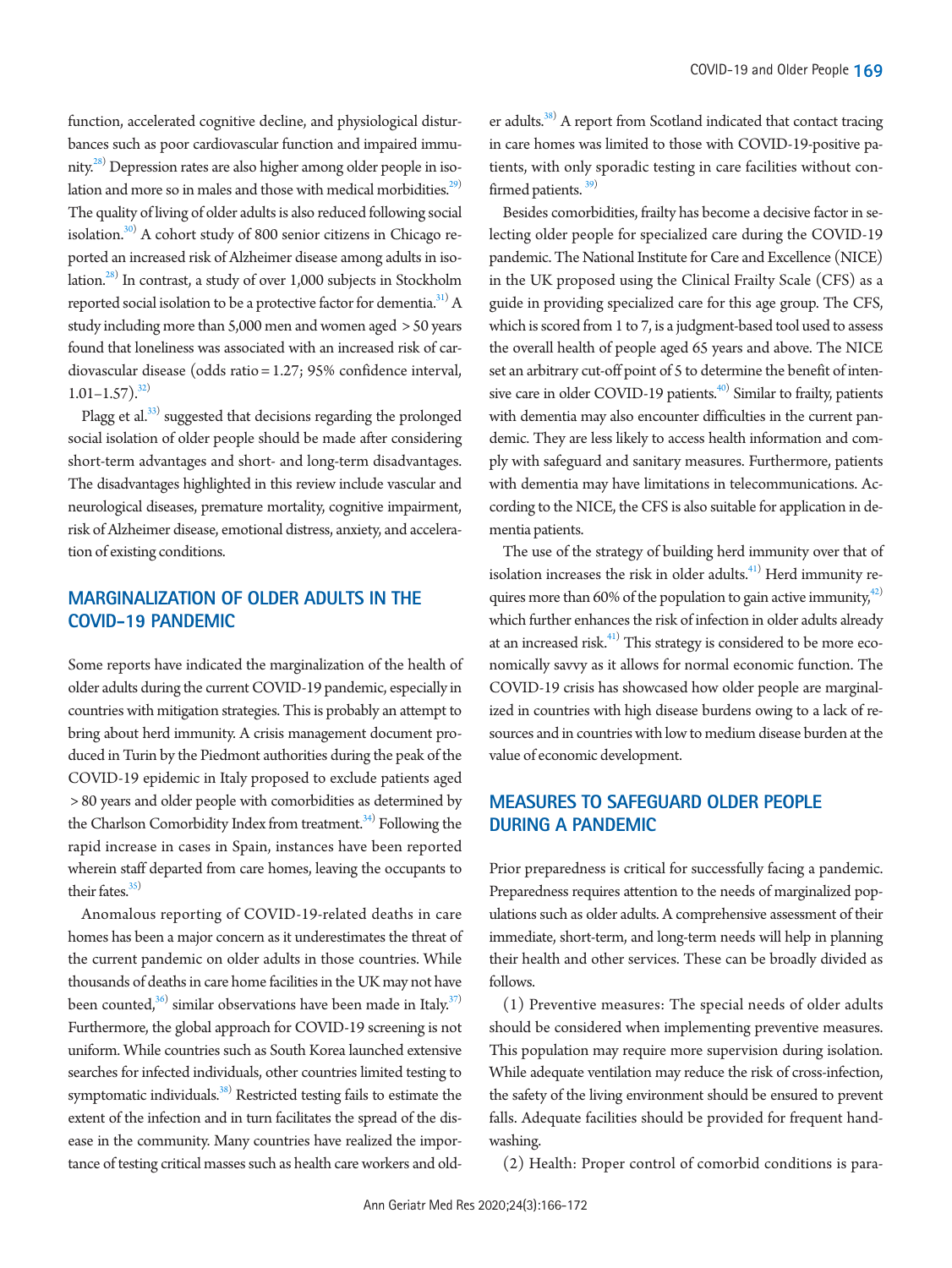mount to preserve immunity, prevent unnecessary hospitalizations, and thereby reduce the infection risk. Facilities should be provided for home monitoring of temperature, blood pressure, and blood sugar. More supervision is required to identify early and atypical symptoms of infections, and the screening criteria should be flexible in older people. Age should not be the sole criterion for prioritizing healthcare, and more holistic approaches should be adopted. Early and aggressive screening and treatment of older patients may avoid the need for intensive care and life support measures.

(3) Nutrition: The maintenance of proper nutrition is important during pandemics. Older adults are prone to acute malnutrition, which can compromise immunity; thus, this population should be given priority in food supply programs. Furthermore, older adults should not be allowed to wait in long queues to collect their supplies.

(4) Physical activity: Although movement restrictions can hinder outdoor physical activities such as walking, older adults should be encouraged to engage in indoor physical activities, including simple yoga exercises, guided by TV sessions if necessary, or Tai chi, a popular form of slow rhythmic exercise among older people in some countries.

(5) Social activities: Older adults should be encouraged to keep communicating with family members and friends and should be provided free or discounted packages to do so. Electronic media should include regular programs to motivate and encourage older adults to face the pandemic.

(6) Religious and other activities: Pandemics provide an ideal opportunity to focus on one's inner self, namely the mind, soul, and nature. Meditation may reduce anxiety and allow individuals to maintain positivity and calm during a pandemic.

(7) Future directions: Natural disasters are unpredictable and unavoidable. Measures should be taken to prepare older adults to safely and effectively face such disasters. Older adults should be introduced to new communication methods and applications to stay connected with others during lockdowns. Attempts must be made to improve health literacy and especially increase computer and information literacy so that older adults can access and comply with health information.

## **CONCLUSIONS**

Older adults are a group with special needs that require consideration during disaster planning and implementation of measures to curb the effects of pandemics. This population should not be marginalized or made to feel marginalized regarding heath and other social requirements. Management protocols should allow the necessary flexibility in treating older people during pandemics because they have higher risks of acquiring the infection, more aggressive clinical courses, and worse outcomes.

## **ACKNOWLEDGMENTS**

#### **CONFLICT OF INTEREST**

The researchers claim no conflicts of interest.

#### **AUTHOR CONTRIBUTIONS**

Conceptualization, RL, SL; Data curation, RL, SL; Investigation, RL, SL; Methodology, RL, SL; Project administration, RL, SL; Writing–original draft, RL, SL; Writing–review & editing, RL, SL.

#### **REFERENCES**

- <span id="page-4-0"></span>1. [World Health Organization. Coronavirus disease \(COVID-2019\)](http://www.who.int/emergencies/diseases/novel-coronavirus-2019/situation-reports.)  [situation reports \[Internet\]. Geneva, Switzerland: World Health](http://www.who.int/emergencies/diseases/novel-coronavirus-2019/situation-reports.)  [Organization; c2020 \[cited 2020 Jul 14\]. Available from: https://](http://www.who.int/emergencies/diseases/novel-coronavirus-2019/situation-reports.) [www.who.int/emergencies/diseases/novel-coronavirus-2019/](http://www.who.int/emergencies/diseases/novel-coronavirus-2019/situation-reports.) [situation-reports.](http://www.who.int/emergencies/diseases/novel-coronavirus-2019/situation-reports.)
- <span id="page-4-1"></span>2. [Zhou P, Yang XL, Wang XG, Hu B, Zhang L, Zhang W, et al. A](https://doi.org/10.1038/s41586-020-2012-7)  [pneumonia outbreak associated with a new coronavirus of prob](https://doi.org/10.1038/s41586-020-2012-7)[able bat origin. Nature 2020;579:270-3.](https://doi.org/10.1038/s41586-020-2012-7)
- <span id="page-4-2"></span>3. World Health Organization. Health topic: Coronavirus [Internet]. Geneva, Switzerland: World Health Organization; c2020 [cited 2020 Jun 25]. Available from: https:[//www.who.int/](www.who.int/health-topics/coronavirus#tab=tab_1.) health-topics/coronavirus#tab = tab  $1$ .
- <span id="page-4-3"></span>4. Cascella M, Rajnik M, Cuomo A, Dulebohn SC, Di Napoli R. Features, evaluation and treatment coronavirus (COVID-19) [Internet]. Treasure Island (FL): StatPearls Publishing; 2020 [cited 2020 Jun 30]. Available from: https:// [www.ncbi.nlm.nih.](www.ncbi.nlm.nih.gov/books/NBK554776/.) [gov/books/NBK554776/.](www.ncbi.nlm.nih.gov/books/NBK554776/.)
- <span id="page-4-4"></span>5. Madhav N, Oppenheim B, Gallivan M, Mulembakani P, Rubin E, Wolfe N. Pandemics: risks, impacts, and mitigation. In: Jamison DT, editors. Disease control priorities: improving health and reducing poverty. Washington, DC: World Bank Group; 2017. p. 315-45.
- <span id="page-4-5"></span>6. Tummala MK, Taub DD, Ershler WB. Clinical immunology: immune senescence and the acquired immune deficiency of aging. In: Fillit HM, Rockwood K, woodhouse K, editors. Brocklehurst's textbook of geriatric medicine and gerontology. 7ed. Philadelphia, PA: Saunders; 2010. p. 82-90.
- <span id="page-4-6"></span>7. Halter JB, Ouslander JG, Studenski S, High KP, Asthana S, Supiano M, et al. Hazzard's geriatric medicine and gerontology. 7th ed. New York, NY: McGraw-Hill Education; 2016.
- <span id="page-4-7"></span>[8. Yamamoto K, Yamada Y, Hayashi Y, Takeuchi T, Adachi S, Suzu-](https://doi.org/10.11150/kansenshogakuzasshi1970.64.1493)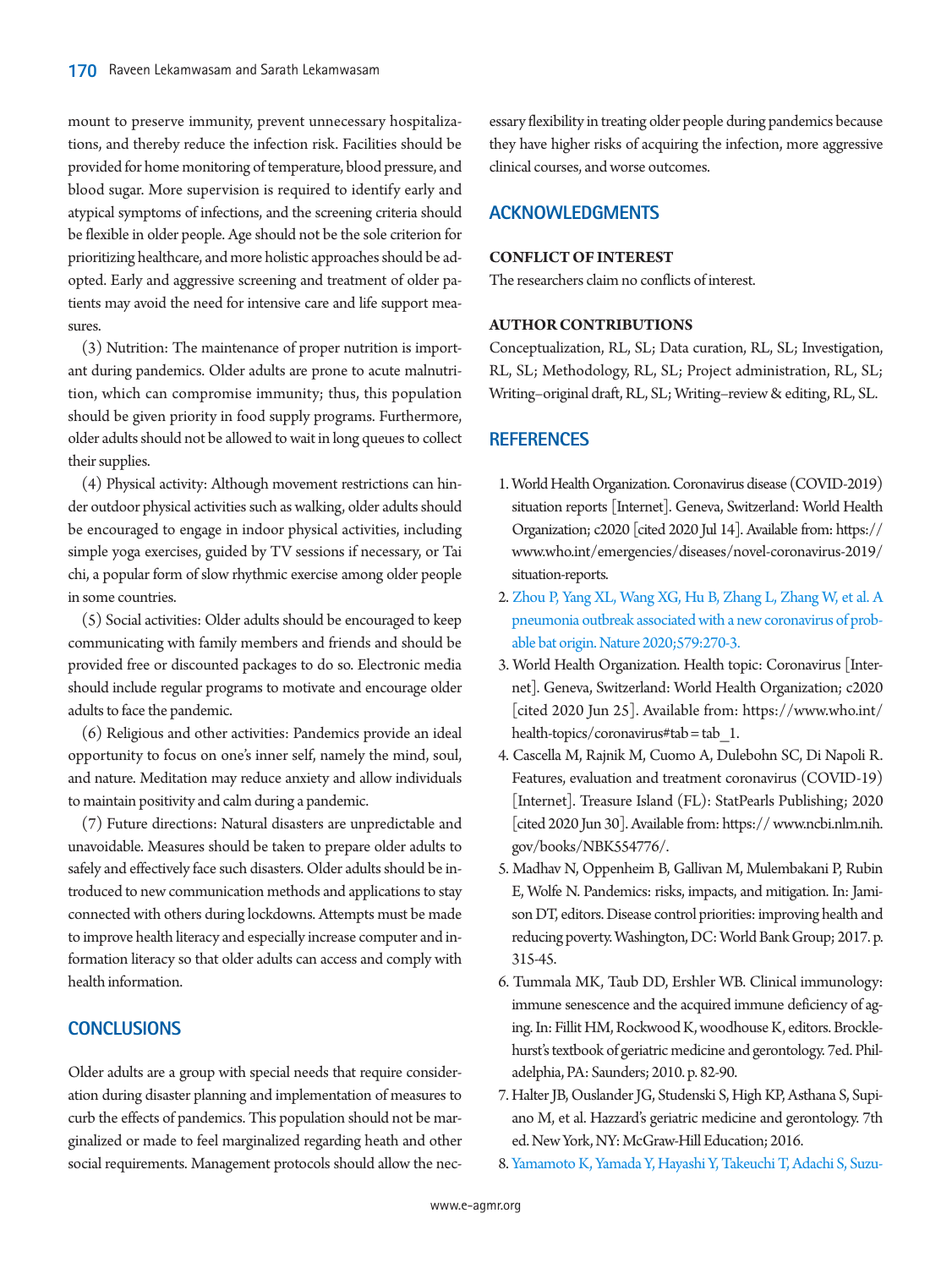[ki K, et al. Clinical studies on hospital acquired pneumonia in](https://doi.org/10.11150/kansenshogakuzasshi1970.64.1493)  [the elderly. Kansenshogaku Zasshi 1990;64:1493-8](https://doi.org/10.11150/kansenshogakuzasshi1970.64.1493).

- <span id="page-5-0"></span>9. Orecchio-Egresitz H. Faced with tough choices, Italy is prioritizing young COVID-19 patients over the elderly. That likely 'would not fly' in the US [Internet]. New York, NY: Business Insider; 2020 [cited 2020 Jul 14]. Available from: https:// [www.](www.businessinsider.com/prioritizing-covid-19-patients-based-age-likely-wont-fly-us-2020-3.) [businessinsider.com/prioritizing-covid-19-patients-based-age](www.businessinsider.com/prioritizing-covid-19-patients-based-age-likely-wont-fly-us-2020-3.)[likely-wont-fly-us-2020-3.](www.businessinsider.com/prioritizing-covid-19-patients-based-age-likely-wont-fly-us-2020-3.)
- <span id="page-5-1"></span>10. World Health Organization. Report of the WHO-China joint mission on coronavirus disease 2019 (COVID-19) [Internet]. Geneva, Switzerland: World Health Organization; 2020 [cited 2020 Jul 14]. Available from: https:/[/www.who.int/](https://www.who.int/ publications/i/item/report-of-the-who-china-joint-mission-on-coronavirus-disease-2019-(covid-19).) publications/i/item/report-of-the-who-china-joint-mission-on-coronavirus-disease-2019-(covid-19).
- <span id="page-5-2"></span>11. [Epidemiology Working Group for NCIP Epidemic Response;](https://www.ncbi.nlm.nih.gov/pubmed/32064853)  [Chinese Center for Disease Control and Prevention. The epide](https://www.ncbi.nlm.nih.gov/pubmed/32064853)[miological characteristics of an outbreak of 2019 novel coronavi](https://www.ncbi.nlm.nih.gov/pubmed/32064853)[rus diseases \(COVID-19\) in China. Zhonghua Liu Xing Bing](https://www.ncbi.nlm.nih.gov/pubmed/32064853)  [Xue Za Zhi 2020;41:145-51.](https://www.ncbi.nlm.nih.gov/pubmed/32064853)
- <span id="page-5-3"></span>12. Worldometer. Age, sex, existing conditions of COVID-19 cases and deaths [Internet]. Geneva, Switzerland: Worldometer; 2020 [cited 2020 Jul 14]. Available from: https:[//www.worldometers.](www.worldometers.info/coronavirus/coronavirus-age-) [info/coronavirus/coronavirus-age-s](www.worldometers.info/coronavirus/coronavirus-age-)ex-demographics/.
- <span id="page-5-4"></span>13. Centers for Disease Control and Prevention. COVID-19 death data and resources: daily updates of totals by week and state [Internet]. Atlanta, GA: Centers for Disease Control and Prevention; c2020 [cited 2020 Jul 14]. Available from: https://ww[w.](https://www.cdc.gov/nchs/nvss/vsrr/COVID19/index.htm.) [cdc.gov/nchs/nvss/vsrr/COVID19/index.htm.](https://www.cdc.gov/nchs/nvss/vsrr/COVID19/index.htm.)
- <span id="page-5-5"></span>14. Centers for Disease Control and Prevention. Coronavirus disease 2019 (COVID-19): older adults [Internet]. Atlanta, GA: Centers for Disease Control and Prevention; c2020 [cited 2020 Jul 14]. Available from: https:[//www.cdc.gov/coronavirus/](https://www.cdc.gov/coronavirus/ 2019-ncov/need-extra-precautions/older-adults.html.) 2019-ncov/need-extra-precautions/older-adults.html.
- <span id="page-5-6"></span>15[. Garg S, Kim L, Whitaker M, O'Halloran A, Cummings C, Hol](https://doi.org/10.15585/mmwr.mm6915e3)[stein R, et al. Hospitalization rates and characteristics of patients](https://doi.org/10.15585/mmwr.mm6915e3)  [hospitalized with laboratory-confirmed coronavirus disease](https://doi.org/10.15585/mmwr.mm6915e3)  [2019 - COVID-NET, 14 States, March 1-30, 2020. MMWR](https://doi.org/10.15585/mmwr.mm6915e3)  [Morb Mortal Wkly Rep 2020;69:458-64.](https://doi.org/10.15585/mmwr.mm6915e3)
- <span id="page-5-7"></span>1[6. Liu K, Chen Y, Lin R, Han K. Clinical features of COVID-19 in](https://doi.org/10.1016/j.jinf.2020.03.005)  [elderly patients: a comparison with young and middle-aged pa](https://doi.org/10.1016/j.jinf.2020.03.005)[tients. J Infect 2020;80:e14-8](https://doi.org/10.1016/j.jinf.2020.03.005).
- <span id="page-5-8"></span>1[7. Guo YR, Cao QD, Hong ZS, Tan YY, Chen SD, Jin HJ, et al. The](https://doi.org/10.1186/s40779-020-00240-0)  [origin, transmission and clinical therapies on coronavirus disease](https://doi.org/10.1186/s40779-020-00240-0)  [2019 \(COVID-19\) outbreak: an update on the status. Mil Med](https://doi.org/10.1186/s40779-020-00240-0)  [Res 2020;7:11.](https://doi.org/10.1186/s40779-020-00240-0)
- <span id="page-5-9"></span>1[8. Huang C, Wang Y, Li X, Ren L, Zhao J, Hu Y, et al. Clinical fea](https://doi.org/10.1016/S0140-6736(20)30183-5)[tures of patients infected with 2019 novel coronavirus in Wuhan,](https://doi.org/10.1016/S0140-6736(20)30183-5)

[China. Lancet 2020;395:497-506.](https://doi.org/10.1016/S0140-6736(20)30183-5)

- <span id="page-5-10"></span>19[. Wang W, Tang J, Wei F. Updated understanding of the outbreak](https://doi.org/10.1002/jmv.25689)  [of 2019 novel coronavirus \(2019-nCoV\) in Wuhan, China. J](https://doi.org/10.1002/jmv.25689)  [Med Virol 2020;92:441-7.](https://doi.org/10.1002/jmv.25689)
- <span id="page-5-11"></span>20[. Yang X, Yu Y, Xu J, Shu H, Xia J, Liu H, et al. Clinical course and](https://doi.org/10.1016/S2213-2600(20)30079-5)  [outcomes of critically ill patients with SARS-CoV-2 pneumonia](https://doi.org/10.1016/S2213-2600(20)30079-5)  [in Wuhan, China: a single-centered, retrospective, observational](https://doi.org/10.1016/S2213-2600(20)30079-5)  [study. Lancet Respir Med 2020;8:475-81.](https://doi.org/10.1016/S2213-2600(20)30079-5)
- <span id="page-5-12"></span>21[. Beach SR, Praschan NC, Hogan C, Dotson S, Merideth F, Kon](https://doi.org/10.1016/j.genhosppsych.2020.05.008)[tos N, et al. Delirium in COVID-19: a case series and exploration](https://doi.org/10.1016/j.genhosppsych.2020.05.008)  [of potential mechanisms for central nervous system involve](https://doi.org/10.1016/j.genhosppsych.2020.05.008)[ment. Gen Hosp Psychiatry 2020;65:47-53.](https://doi.org/10.1016/j.genhosppsych.2020.05.008)
- <span id="page-5-13"></span>22. [Benussi A, Pilotto A, Premi E, Libri I, Giunta M, Agosti C, et al.](https://doi.org/10.1212/ WNL.0000000000009848.)  [Clinical characteristics and outcomes of inpatients with neurologic](https://doi.org/10.1212/ WNL.0000000000009848.)  [disease and COVID-19 in Brescia, Lombardy, Italy. Neurology 2020](https://doi.org/10.1212/ WNL.0000000000009848.)  [May 22 \[Epub\]. http://doi.org/10.1212/ WNL.0000000000009848.](https://doi.org/10.1212/ WNL.0000000000009848.)
- <span id="page-5-14"></span>2[3. Nguyen S, Major K, Cochet C, Bizzozzero T, Barbarossa L, Boss](https://www.ncbi.nlm.nih.gov/pubmed/32348047)[hard W, et al. COVID-19 infection in the elderly in French-speak](https://www.ncbi.nlm.nih.gov/pubmed/32348047)[ing Switzerland: an inventory of beliefs, convictions and certain](https://www.ncbi.nlm.nih.gov/pubmed/32348047)[ties. Rev Med Suisse 2020;16:835-8](https://www.ncbi.nlm.nih.gov/pubmed/32348047).
- <span id="page-5-18"></span><span id="page-5-15"></span>24. [Thomas N. Social distancing can save seniors' lives but deepen](https://nowhabersham.com/social-distancing-can-save-seniors-lives-but-deepen-their-loneliness/.)  [their loneliness \[Internet\]. Clarkesville, GA: Now Habersham;](https://nowhabersham.com/social-distancing-can-save-seniors-lives-but-deepen-their-loneliness/.)  [2020 \[cited 2020 Jun 30\]. Available from: https://nowhabersh](https://nowhabersham.com/social-distancing-can-save-seniors-lives-but-deepen-their-loneliness/.)[am.com/social-distancing-can-save-seniors-lives-but-deepen](https://nowhabersham.com/social-distancing-can-save-seniors-lives-but-deepen-their-loneliness/.)[their-loneliness/.](https://nowhabersham.com/social-distancing-can-save-seniors-lives-but-deepen-their-loneliness/.)
- <span id="page-5-19"></span><span id="page-5-16"></span>25. Jawaid A. Protecting older adults during social distancing. Science 2020;368:145.
- <span id="page-5-17"></span>26[. Steffens NK, Cruwys T, Haslam C, Jetten J, Haslam SA. Social](https://doi.org/10.1136/bmjopen-2015-010164)  [group memberships in retirement are associated with reduced](https://doi.org/10.1136/bmjopen-2015-010164)  [risk of premature death: evidence from a longitudinal cohort](https://doi.org/10.1136/bmjopen-2015-010164)  [study. BMJ Open 2016;6:e010164.](https://doi.org/10.1136/bmjopen-2015-010164)
- 27. [Knowles B, Hanson VL. The wisdom of older technology \(non\)](https://doi.org/10.1145/3179995)  [users. Commun ACM 2018;61:72-7.](https://doi.org/10.1145/3179995)
- 28. [Hawkley LC, Capitanio JP. Perceived social isolation, evolution](https://doi.org/10.1098/rstb.2014.0114)[ary fitness and health outcomes: a lifespan approach. Philos](https://doi.org/10.1098/rstb.2014.0114)  [Trans R Soc Lond B Biol Sci 2015;370:20140114.](https://doi.org/10.1098/rstb.2014.0114)
- <span id="page-5-20"></span>29[. Dean A, Kolody B, Wood P, Matt GE. The influence of living](https://doi.org/10.1177/089826439200400101)  [alone on depression in elderly persons. J Aging Health 1992;4:3-](https://doi.org/10.1177/089826439200400101) [18.](https://doi.org/10.1177/089826439200400101)
- <span id="page-5-21"></span>30[. Lim LL, Kua EH. Living alone, loneliness, and psychological](https://doi.org/10.1155/2011/673181)  [well-being of older persons in singapore. Curr Gerontol Geriatr](https://doi.org/10.1155/2011/673181)  [Res 2011;2011:673181](https://doi.org/10.1155/2011/673181).
- <span id="page-5-22"></span>31[. Fratiglioni L, Wang HX, Ericsson K, Maytan M, Winblad B. In](https://doi.org/10.1016/S0140-6736(00)02113-9)[fluence of social network on occurrence of dementia: a commu](https://doi.org/10.1016/S0140-6736(00)02113-9)[nity-based longitudinal study. Lancet 2000;355:1315-9.](https://doi.org/10.1016/S0140-6736(00)02113-9)
- <span id="page-5-23"></span>32. [Valtorta NK, Kanaan M, Gilbody S, Hanratty B. Loneliness, so](https://doi.org/10.1177/2047487318792696)[cial isolation and risk of cardiovascular disease in the English](https://doi.org/10.1177/2047487318792696)